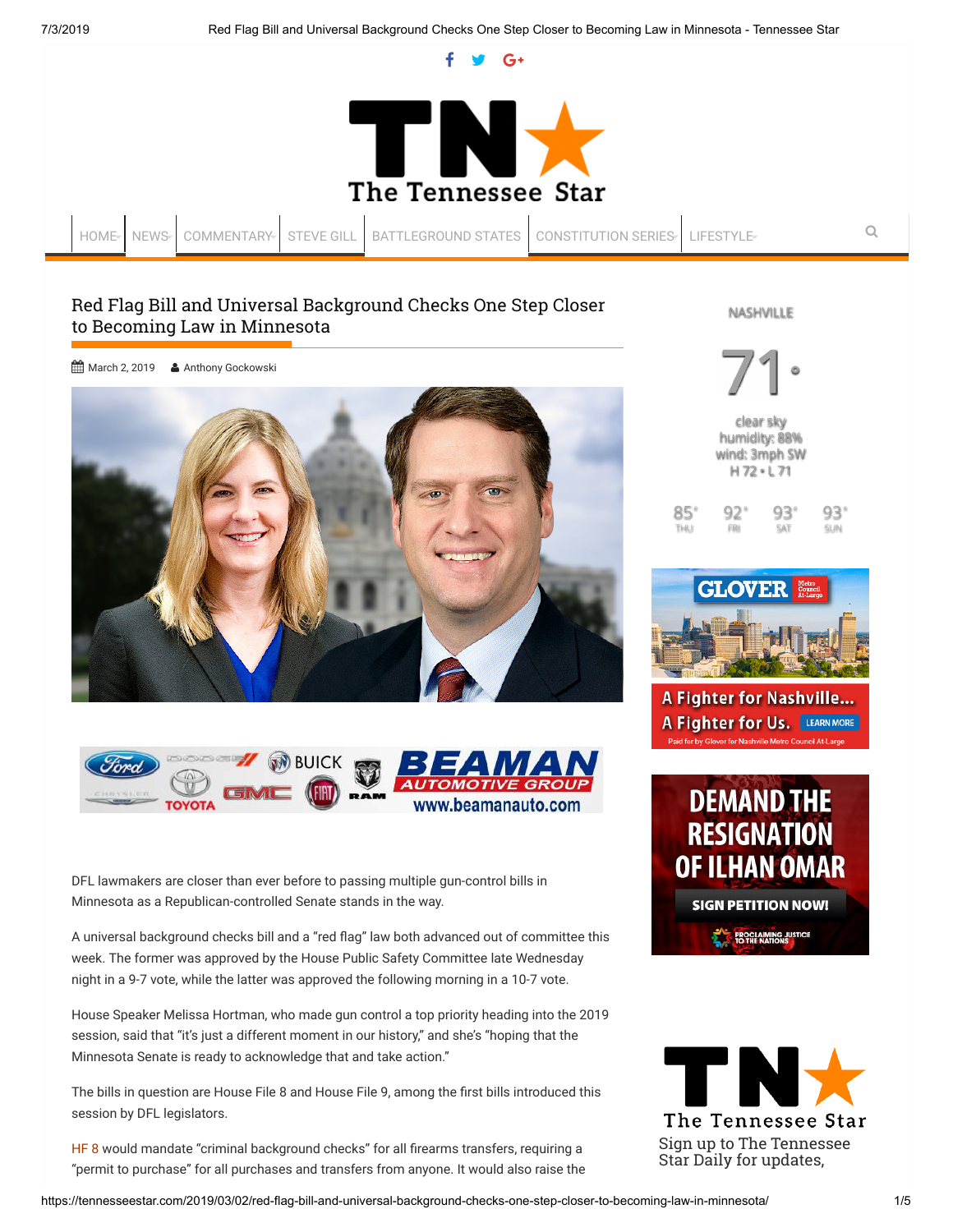#### 7/3/2019 Red Flag Bill and Universal Background Checks One Step Closer to Becoming Law in Minnesota - Tennessee Star

minimum age to purchase a gun to 21.

[HF 9 a](https://www.revisor.mn.gov/bills/bill.php?b=House&f=HF0009&ssn=0&y=2019)llows law enforcement and family members to petition a court to "prohibit people from possessing firearms if they pose a significant danger to themselves or others." That bill lays out a number of stipulations that would allow courts to seize firearms from Minnesotans, including a history of mental illness, a misdemeanor or gross misdemeanor conviction, chemical dependency, domestic violence, dishonorable discharges, and more.

House Republicans, who ultimately will have little sway in preventing the bills from being passed by the Democratic majority, called a press conference Wednesday to discuss the legislation.

"Our strategy going into committee today is going to be to demonstrate why these bills don't work, but our members are committed to rolling up their sleeves to help solve the problem with anybody who actually wants to solve the problem—not to make a political statement or pretend like there's some magic solution in these bills," House Minority Leader Kurt Daudt (R-Crown) said. "These are not the answer to the problem, and I think you'll see that as we work through the process and ask a lot of questions about some of the holes that are in these bills."

Rep. Marion O'Neill (R-Maple Lake) said she's spent a lot of her career passing legislation to protect women from violence, but argued that's not what these bills do.

"That's not what this bill accomplishes. Quite frankly, I'm not sure where the language came from because it doesn't fit into our current statutes. There are undefined terms," she said. "I also have great concerns that it violates due process rights. We're also talking about infringing on someone's Second, Fourth, and Fifth Amendment rights."

**[MN House Republicans](https://twitter.com/mnhousegop)** @mnhousegop · [Feb 27, 2019](https://twitter.com/mnhousegop/status/1100804015573610496) [Replying to @mnhousegop](https://twitter.com/_/status/1100799318141865985)

Republican Leader Kurt Daudt: "These [bills] are not the answer to the problem and I think you'll see that as we work through the process and ask a lot of questions about some of the holes that are in these bills."



**[MN House Republicans](https://twitter.com/mnhousegop)** @mnhousegop

breaking news, and special offers

| <b>First Name</b>        |  |
|--------------------------|--|
|                          |  |
| Last Name                |  |
|                          |  |
| Email Address (required) |  |
|                          |  |
|                          |  |

Subscribe

## [Trending](https://tennesseestar.com/category/trending/)





Audit: Tennessee [Government](https://tennesseestar.com/2019/06/15/audit-tennessee-government-employee-pampers-herself-with-150000-of-taxpayer-money/) Employee Pampers Herself with \$150,000 of Taxpayer Money

Oberlin College Hit With Maximum Punitive Damages, [Must Pay \\$33](https://tennesseestar.com/2019/06/14/oberlin-college-hit-with-maximum-punitive-damages-must-pay-33-million-to-gibsons-bakery/) Million to Gibson's Bakery





[Emails Show](https://tennesseestar.com/2019/06/14/emails-show-omars-committee-boasting-of-being-able-to-shut-down-stories-in-star-tribune/) Omar's Committee Boasting of Being Able to Shut Down Stories in Star Tribune

[US Women's](https://tennesseestar.com/2019/06/13/us-womens-soccer-player-ignored-the-national-anthem-as-an-f-you-to-trump/) Soccer Player Ignored the National Anthem as an 'F-You' to Trump





Mexico Claims Funding for Migrant Caravans Came from Some [Accounts in](https://tennesseestar.com/2019/06/11/mexico-claims-funding-for-migrant-caravans-came-from-some-accounts-in-u-s/) U.S.

Metro Nashville [Candidates](https://tennesseestar.com/2019/06/11/metro-nashville-candidates-say-yes-to-sanctuary-cities-and-no-to-ice/) Say 'Yes' to Sanctuary Cities and 'No' to ICE

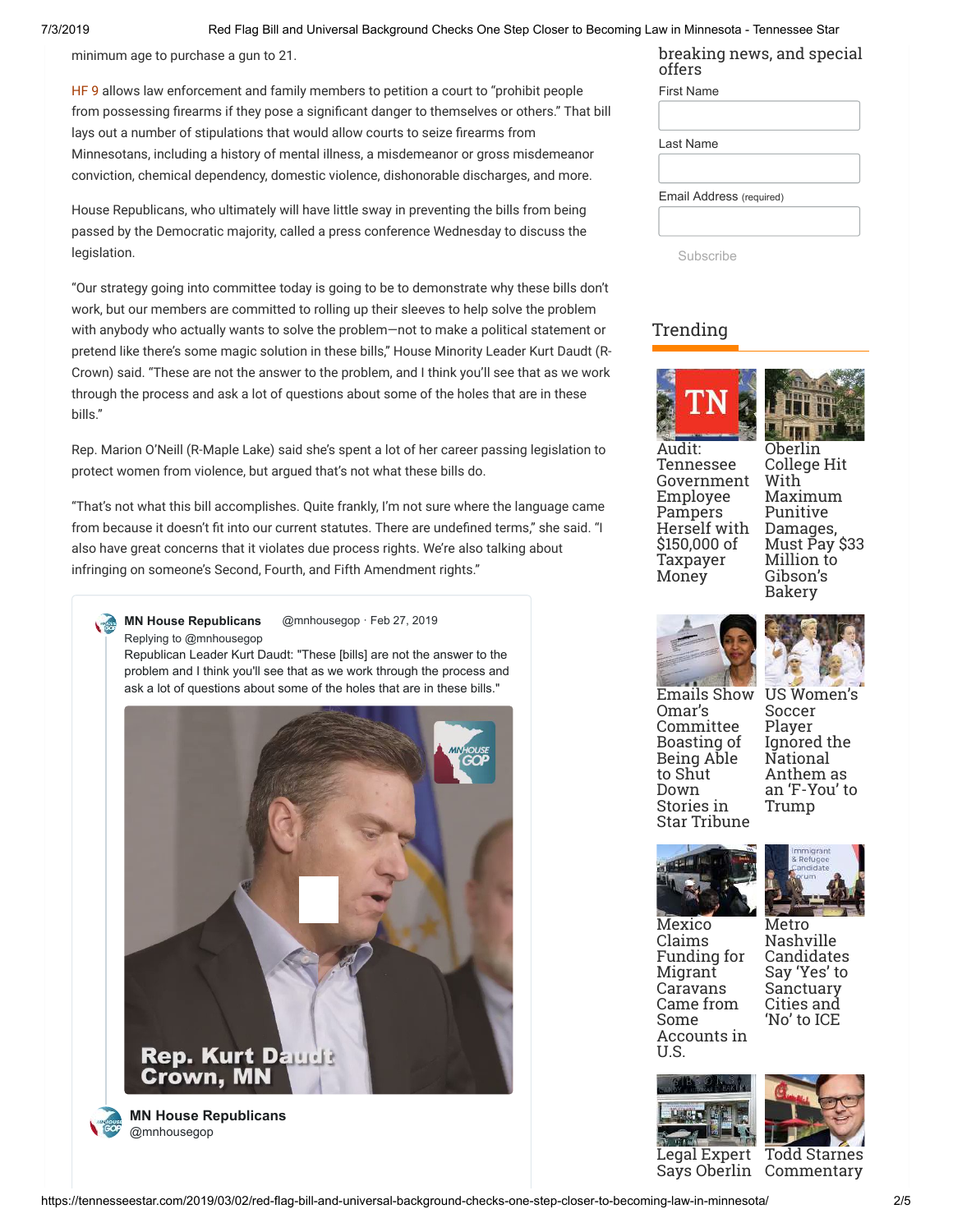Rep. Marion O'Neill: "So you're going to take someone's 2nd Amendment Rights, infringe upon their 4th & 5th Amendment Rights, and they aren't even at the hearing? I have a problem with that." [#mnleg](https://twitter.com/hashtag/mnleg?src=hash)

[27](https://twitter.com/intent/like?tweet_id=1100811761966608384) [12:35 PM - Feb 27, 2019](https://twitter.com/mnhousegop/status/1100811761966608384)



| College's<br>Response to<br>Verdict<br>Could Hurt<br>Them in<br>Punitive<br>Damages<br>Hearing | : Lawmaker<br>Says Chick-<br>fil-A Logo<br>Might as<br>Well Say 'We<br><b>Hate Gay</b><br>People' |
|------------------------------------------------------------------------------------------------|---------------------------------------------------------------------------------------------------|
|------------------------------------------------------------------------------------------------|---------------------------------------------------------------------------------------------------|

# Story Calendar

|    |                |     | <b>MARCH 2019</b> |                                   |                   |                |
|----|----------------|-----|-------------------|-----------------------------------|-------------------|----------------|
| S  | M              | T   | W                 | T                                 | F                 | S              |
|    |                |     |                   |                                   | 1                 | $\overline{2}$ |
| 3  | $\overline{4}$ | - 5 | 6                 | $\overline{7}$                    | 8                 | 9              |
| 10 |                |     |                   | $11 \mid 12 \mid 13 \mid 14 \mid$ | 15                | 16             |
| 17 |                |     |                   |                                   | 18 19 20 21 22 23 |                |
| 24 |                |     |                   | 25 26 27 28 29                    |                   | 30             |
| 31 |                |     |                   |                                   |                   |                |
|    | « Feb          |     |                   |                                   | Apr »             |                |

[See MN House Republicans's other Tweets](https://twitter.com/mnhousegop)

In response to the bills advancing out of committee, the Minnesota Gun Owners Caucus said it is "significantly outspent by the anti-gun groups in this state."

"Protect Minnesota raises hundreds of thousands of dollars a year. Michael Bloomberg's groups have millions of dollars in lobbying, 'grassroots' support, and more," it said in a statement.

Nancy Nord Bence, executive director of Protect Minnesota, was elated upon hearing that the bills advanced out of committee.

"This has never happened before in the history of the state. We are finally on the road to substantive gun reform. We're not their yet. We have a long ways to go, but I want us to take a moment and celebrate and pat ourselves on the back for all the hard work that we've done that has brought this to fruition," she said in a video posted to Twitter.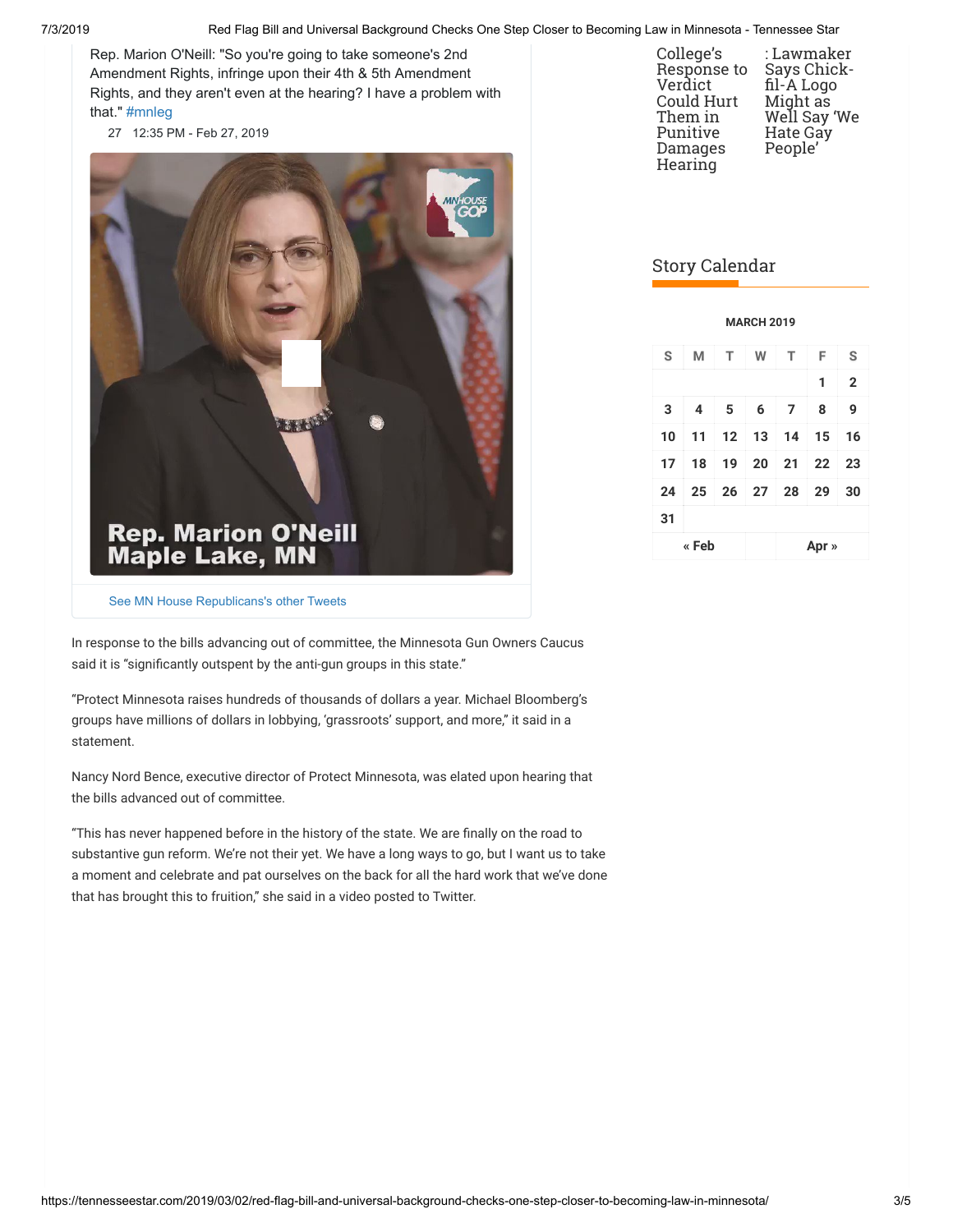



**[Protect Minnesota](https://twitter.com/ProtectMN)** @ProtectMN

WE DID IT!!!! WE GOT THE CRIMINAL BACKGROUND CHECKS AND RED FLAG BILLS PASSED THROUGH COMMITTEE!! THERE'S A LONG WAY STILL TO GO, BUT THIS IS THE FARTHEST WE'VE EVER GOTTEN TOWARDS SUBSTANTIVE GUN REFORM IN MINNESOTA!!! I'M SO HAPPY I CAN'T STOP **YELLING!!!!!!!!** 

[71](https://twitter.com/intent/like?tweet_id=1101248616637911043) [5:31 PM - Feb 28, 2019](https://twitter.com/ProtectMN/status/1101248616637911043)

[22 people are talking about this](https://twitter.com/ProtectMN/status/1101248616637911043)

– – –

*[Anthony Gockowski](https://tennesseestar.com/author/agockowski/) is managing editor of Battleground State News* and *The Minnesota Sun. Follow Anthony on [Twitter.](https://twitter.com/AGockowski) Email tips to [anthony.gockowski@gmail.com.](mailto:anthony.gockowski@gmail.com) Photo "Melissa Hortman" by [Melissa Hortman](https://www.house.leg.state.mn.us/members/profile/photo/12266). Photo "Kurt Daudt" by [Kurt Daudt.](https://www.house.leg.state.mn.us/members/profile/photo/15345)* 

 [Battleground States](https://tennesseestar.com/category/battleground-states/), [BG-TN](https://tennesseestar.com/category/bg-tn/), [Minnesota](https://tennesseestar.com/category/minnesota/), [News](https://tennesseestar.com/category/news/), [The Upper-Midwest](https://tennesseestar.com/category/the-upper-midwest/) [#mnleg](https://tennesseestar.com/tag/mnleg/), [DFL](https://tennesseestar.com/tag/dfl/), [GOP](https://tennesseestar.com/tag/gop/), [gun control](https://tennesseestar.com/tag/gun-control/), Kurt Daudt, [Melissa Hortman](https://tennesseestar.com/tag/melissa-hortman/), [Minnesota](https://tennesseestar.com/tag/minnesota/), [Minnesota Gun Owners Caucus](https://tennesseestar.com/tag/kurt-daudt/), [Protect Minnesota](https://tennesseestar.com/tag/protect-minnesota/), [Red flag law](https://tennesseestar.com/tag/red-flag-law/), Second Amendment, [universal background checks](https://tennesseestar.com/tag/universal-background-checks/)

« Report: One in Three Children Enter Foster [Care Due to Parental Drug Abuse, Ohio Rate](https://tennesseestar.com/2019/03/02/report-one-in-three-children-enter-foster-care-due-to-parental-drug-abuse-ohio-rate-jumped-29/) Jumped 29 Percent

Sen. Blackburn Says President Trump's Defunding of Planned Parenthood Mirrors, [Supports Her Bill to Block Tax Funds From](https://tennesseestar.com/2019/03/02/sen-blackburn-says-president-trumps-defunding-of-planned-parenthood-mirrors-supports-her-bill-to-block-tax-funds-from-going-to-abortion-providers/) Going to Abortion Providers